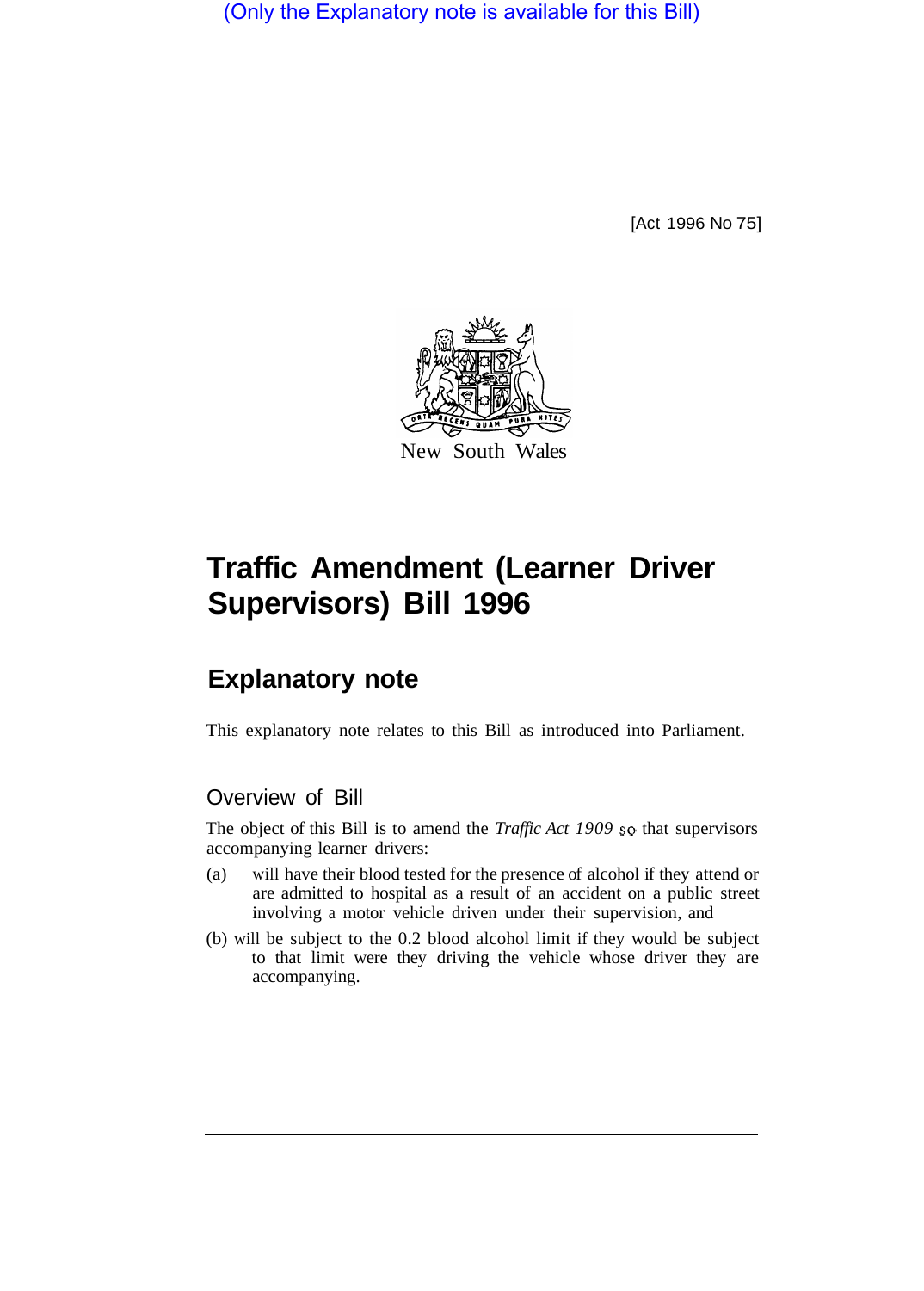Traffic Amendment (Learner Driver Supervisors) Bill 1996 [Act 1996 No 75]

Explanatory note

## Outline of provisions

**Clause 1** sets out the name (also called the short title) of the proposed Act.

**Clause 2** provides for the commencement of the proposed Act on a proclaimed day or days.

**Clause 3** is a formal provision giving effect to the amendments to the *Traffic Act 1909* set out in Schedules 1–3.

#### **Schedule 1 Amendments relating to blood tests**

**Schedule I** [1] provides that, for the purpose of allowing mandatory blood samples to be taken at a hospital under section 4F from a person who is a supervisor of a learner driver, the qualification that a supervisor needs to be the holder of a driver's licence is met if the person is accompanying the learner in accordance with a requirement of the regulations under the Act.

**Schedule 1 [2]** inserts the conjunction "or" in section  $4F(2)(a) - (c)$  as a consequential amendment.

**Schedule 1 [3]** extends to a supervisor accompanying a learner driver the scheme of section 4F requiring the taking of blood samples from persons admitted into a hospital for examination or treatment as a result of an accident on a public street involving a motor Or other vehicle or a horse.

**Schedule 1 [4]** exempts a person from prosecution for the offence of being a supervisor who accompanies a learner driver driving a motor vehicle while the supervisor is under the influence of alcohol (which does not require proof of the presence of a specific concentration of alcohol in the supervisor's blood) if the supervisor has had a sample of blood taken under section 4F in respect of the same occasion of driving.

#### **Schedule 2 Amendments relating to blood alcohol levels**

**Schedule 2 [l]** introduces the term *special category supervisor.* The term includes a person under 25 years of age who accompanies a learner driver of any motor vehicle (unless the person has held a driver's licence for 3 years or more) and a person who accompanies a learner driver of a public passenger vehicle, coach or heavy motor vehicle, or who accompanies a learner driver of certain vehicles carrying dangerous goods or a vehicle carrying radioactive substances.